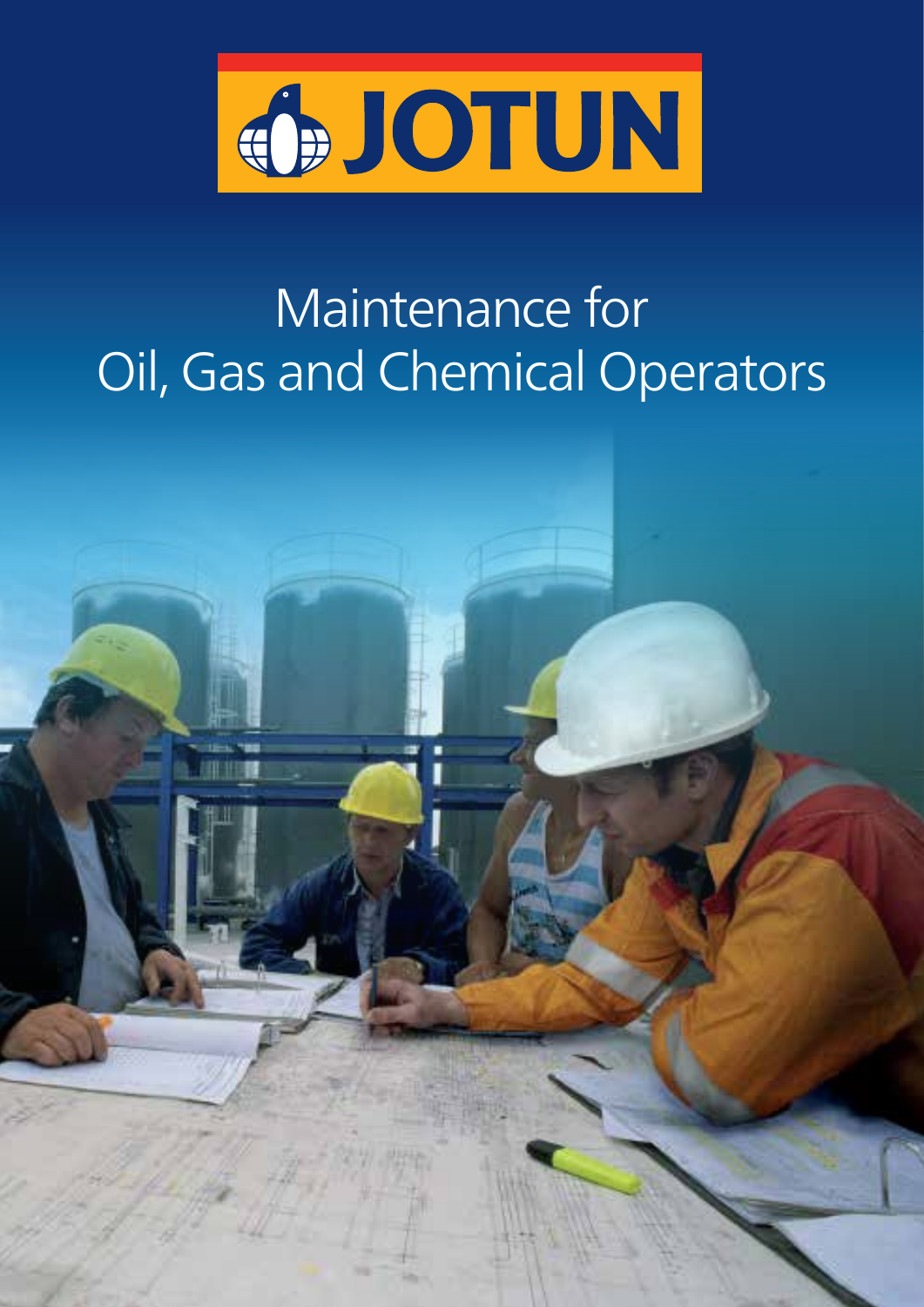

## A global provider of coatings

Offices in 71 countries

36 production facilities globally

Products available in more than 90 countries

Jotun is organised in four segments and seven geographical regions with its head office located in Sandefjord, Norway.

### **Marine coatings**

As the world's leading provider of marine coatings we supply to ship owners, management companies and others for both newbuilding and dry-dock.

### **Protective coatings**

Our protective coatings are protecting assets in industries such as offshore, energy, infrastructure and hydrocarbon processing.

### **Powder coatings**

Our powder coatings are supplied to manufacturers of appliances, furniture, building components, pipelines and general industries.

### **decorative Paints**

Our interior and exterior paints are being used by consumers and professionals worldwide, for protection and decoration.

## **For a More colourFul world, we all need to be a little greener**

- Jotun recognises the responsibility it has to the environment and has established its own GreenSteps programme.
- Through the GreenSteps programme we address market demand for more sustainable coatings
- solutions















### **uniForM standard across the globe**

• Easy to exchange trained technical personnel across national borders and Team No.1 multi-national projects.



- Compulsory training for all technical and sales personnel in marine and protective segments. Most of our coating advisors and technical personnel have FROSIO and/or NACE certification.
- Same competence in maintaining company standard procedures globally.

## Jotun GreenSteps

Jotun is one of the world's leading manufacturers of paints, coatings and powder coatings.

We have 71 companies and 36 production facilities on all continents, and are represented in more than 90 countries with our network of agents, branch offices, distributors and sales offices around the world.

Our operations cover development, production, marketing, R&D and sales of paints and coatings to protect and decorate surfaces in residential, shipping and industrial markets.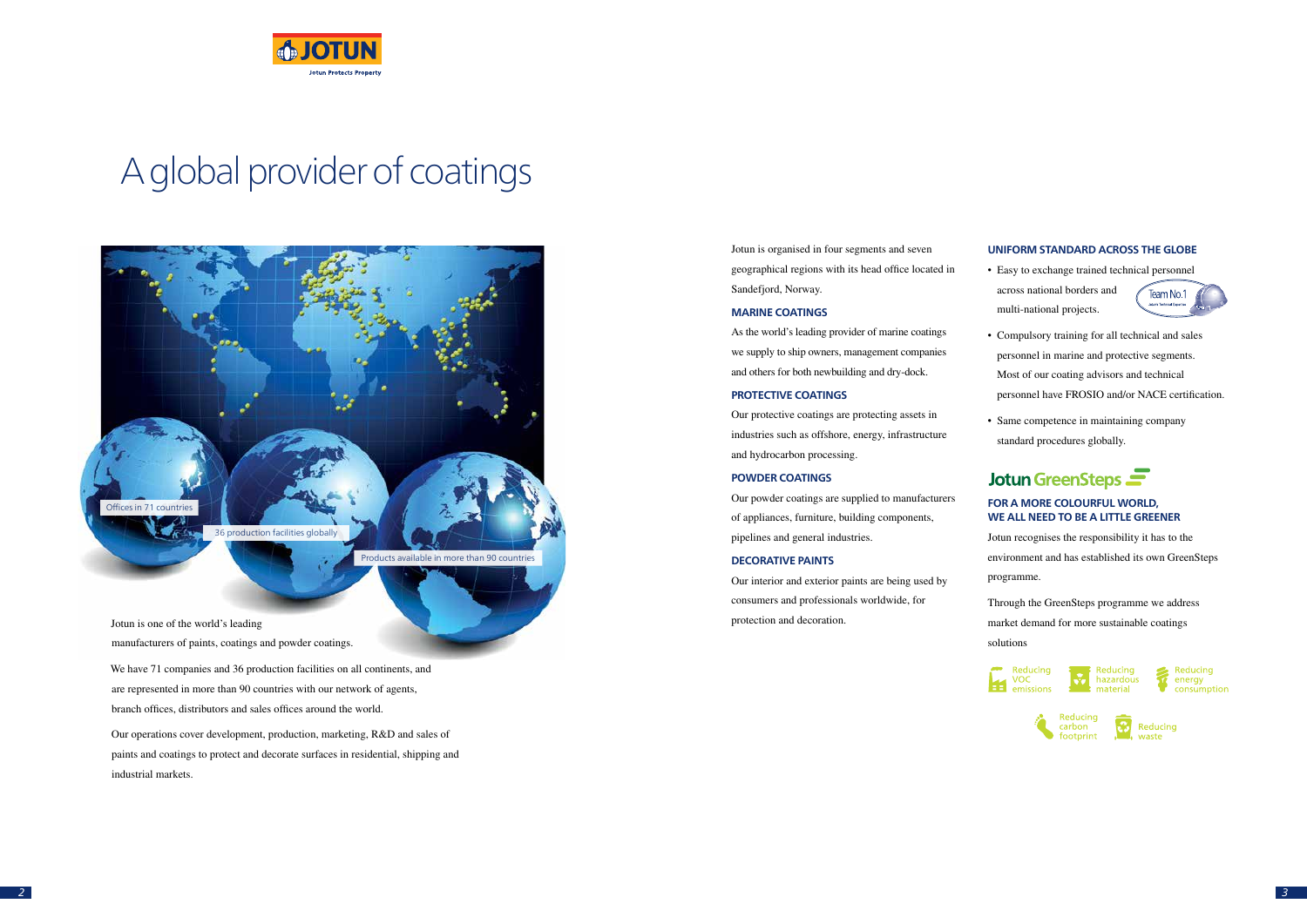Maintenance will be carried out during a complete shutdown, partial shutdown, equipment shutdown or live online. The reasons for shutdown will be many and varied, from filter blockage, valve renewal to equipment modification.

Rarely is 'maintenance' for coatings and paints alone. However it is an opportunity to tackle corrosion issues and then paint afterwards. Sometimes corrosion can be the result of failing coatings, incorrect specifications or simply aged coatings. They can be the root cause of maintenance needs but may be perceived as routine rather than preventative.

Coatings will often be the last process prior to going back into service and thus be blamed for delaying start up. Painting may then be reduced in order to speed up the process. This will most likely result in a shorter life of the paint system and lead to the necessity to repeat the job later in the plant's life.

At Jotun we work alongside our clients to help achieve better preparation and prevent corrosion issues from causing health, safety or financial consequences.

Rarely is 'maintenance' for coatings and paints alone. However it is an opportunity to tackle corrosion issues and then paint afterwards

# Maintenance – the challenge for operations

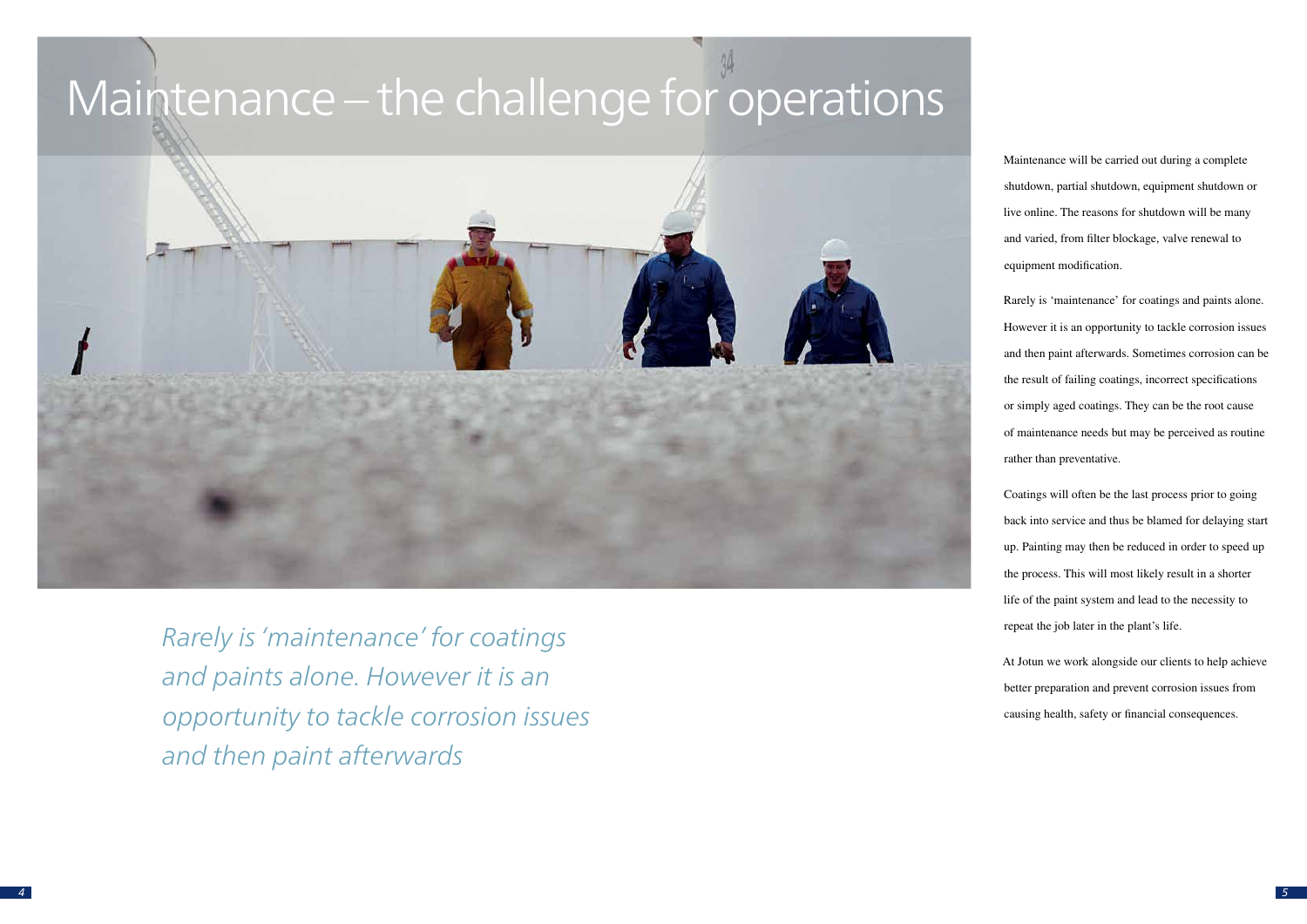

- 
- 
- 

In the industrial atmosphere of an operating plant we can expect to have extreme conditions when it comes to corrosion. There will be localised pollution – when it rains the pollution is dissolved into products that often accelerate the corrosion effect. We all know that water will manage to penetrate where it is designed not to, and thus corrosion will start. The speed at which corrosion occurs depends upon many factors but the truth is once started then the process has a domino effect and accelerates.

## Corrosion

Corrosion is a constant enemy – where we can see it we can deal with it. Where it is hidden nasty surprises can await!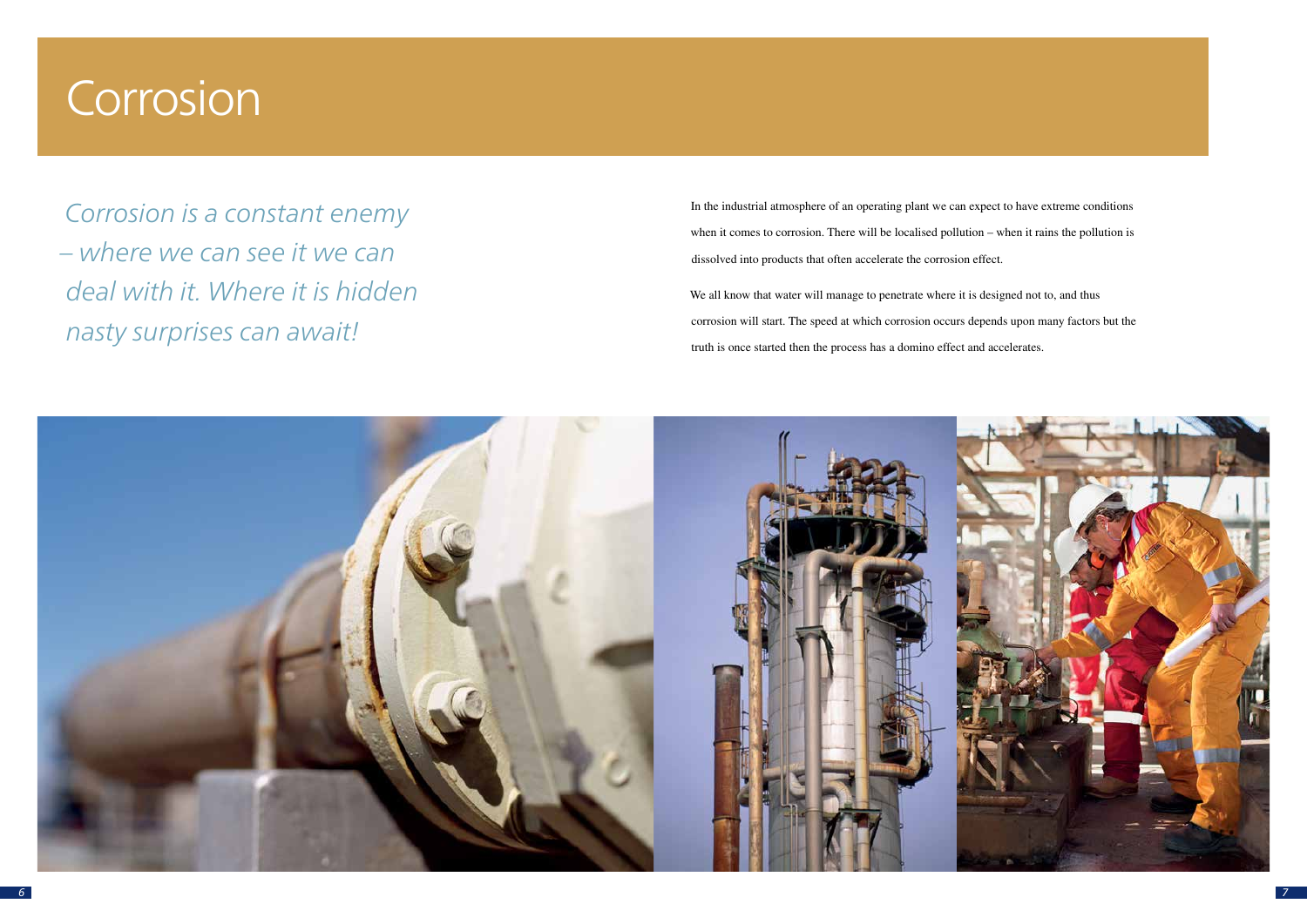## The cost of corrosion



Painting is the time limiting factor before going back into service – the faster this can be completed, the quicker the site can be operational again

It is easy to assume that the cost of corrosion is the cost of preparing and painting steel or, in the worst case, replacing it. However that is only the tip of the iceberg. In operations the challenge is to achieve maximum efficiency – keeping production at its highest level without losing time through unnecessary shutdowns or stoppages. Paint and coatings can be both a benefit and, when incorrectly managed, a major hassle. Incorrect or poorly used coatings can lead to filter blockages or allow corrosion to occur. This may add to time out of service that could have been avoided.

The painting process itself will often be the last part of a programmed shutdown as there can be a risk of contamination. Thus painting is the time limiting factor before going back into service. The faster this can be completed the quicker the site can be operational again.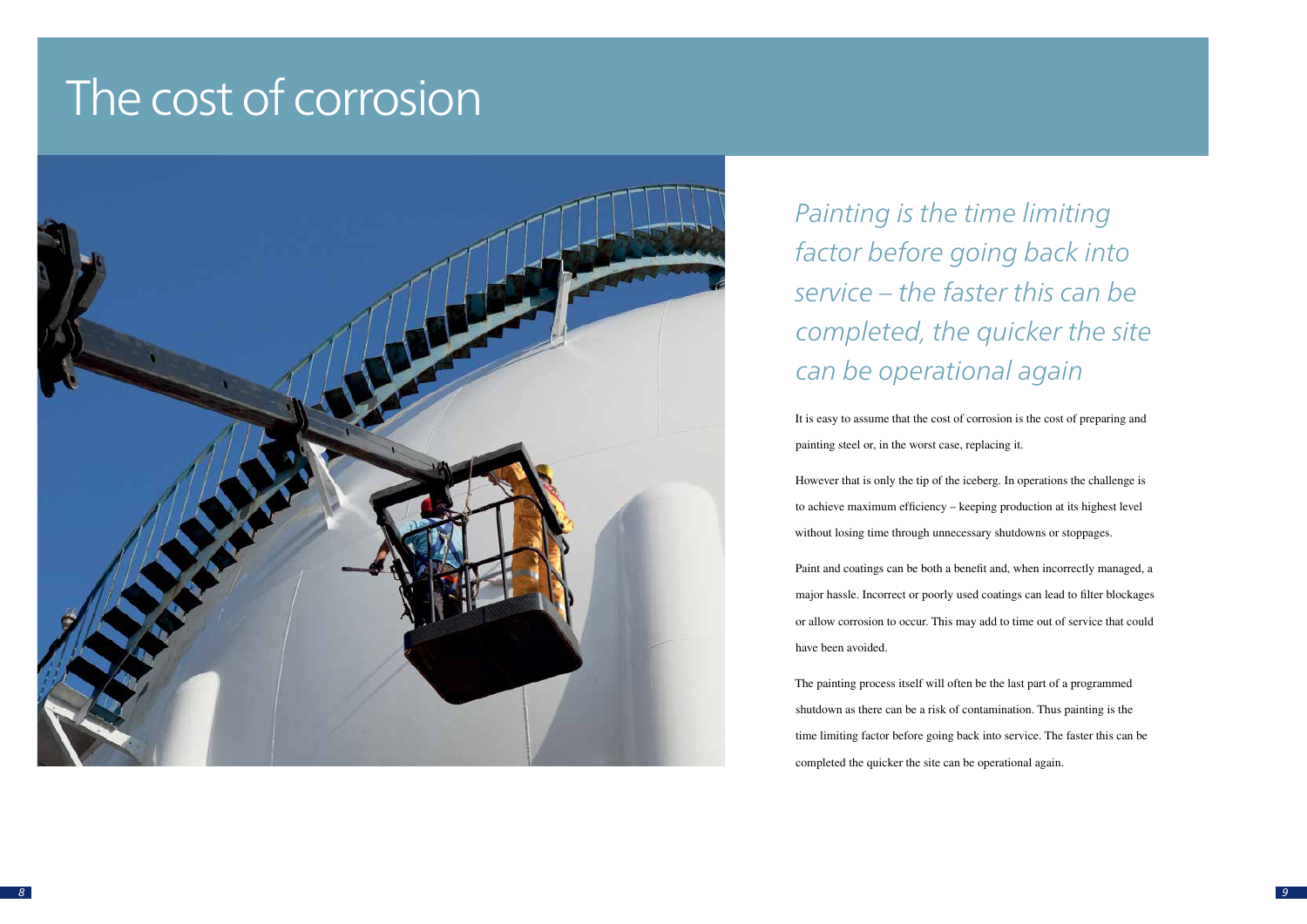

## The purpose of coating maintenance



## The cheapest and most effective method for the prevention of corrosion on plant

Coating maintenance is the cheapest and most effective method for the prevention of corrosion on plant. Because corrosion is often the cause of system failures, it is essential to halt its progress. If coating is undertaken in the form of programmed maintenance then the time expended and the consequences to the plant are reduced. Some operators are so aware of the huge penalty of production stoppage that they do not limit the budget for this maintenance work – after all the whole painting process costs less than a single day of lost earnings.

## Areas of concern



General steelwork such as pipe racks, tanks external and supports etc., may not be exposed to the most aggressive environments. However they are often complicated designs, trapping moisture, difficult to inspect and even harder to paint.



Corrosion under insulation together with corrosion under fire protection are the most serious areas of concern for a plant operator. Because they cannot be seen, the risk of incident grows but not necessarily awareness. Regular inspection and attention is vital.

Tank coatings are the life blood of a chemical operation and quality coatings and good maintenance are essential in order to maintain operational efficiency. It is also a good idea to utilise coatings that provide the most options to meet changing needs for storage – future proofing.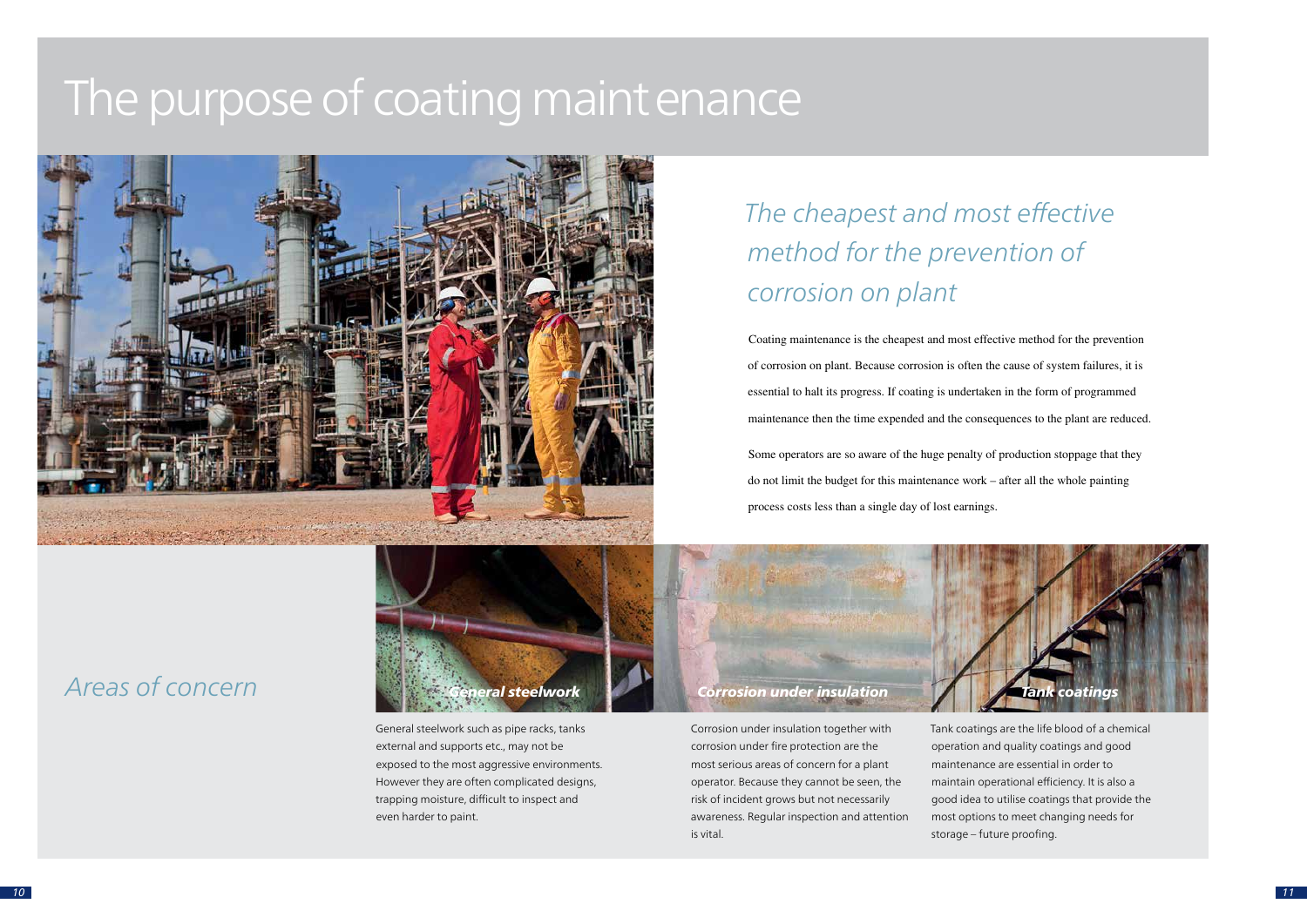## Here's how Jotun can help

## JAMP:

- Establishes the condition of the site
- Allows client and Jotun to function as a team
- Supports preparation of a specialised maintenance programme providing long term cost effective corrosion protection coating systems
- Considers issues related to planned maintenance of an asset in operation or at shutdown
- Recommends coating systems with all relevant issues and challenges in mind

The end result of a JAMP survey is a maintenance programme specialised for your asset only that takes into consideration all of the issues related to planned maintenance of a facility in operation or at shutdown i.e. location, local weather conditions, site access, practical preparation problems etc. It will tell which areas are crucial and need to be fixed immediately (<4 months), what maintenance needs to be carried out within one year and what can be left in the current condition until next inspection. In the end you will have a dedicated maintenance programme that incorporates both standards and coating systems that will work within the constraints of the facility and a suitable timetable of priority to perform the required maintenance schedule.

JAMP (Jotun Asset Management Programme) strengthens Jotun's ability to provide economical, lasting solutions to plant protection

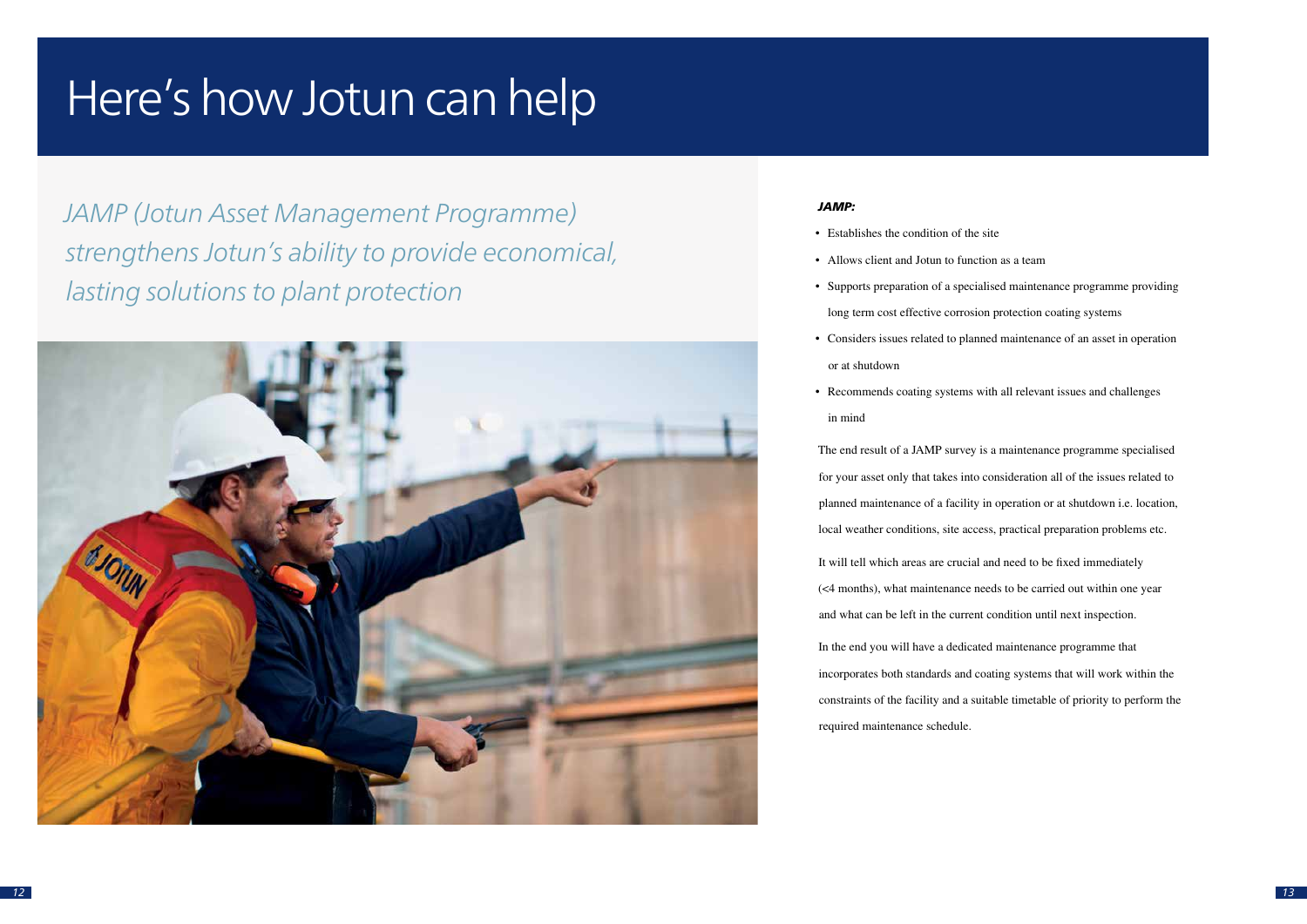Baltoflake is Jotun's range of glassflake reinforced polyester coatings – outperforming traditional protection. The Baltoflake brand represents extremely abrasion resistant and fast curing anticorrosive coatings, ideal for splash zones and immersed areas. More than 30 years proven track record on offshore installations in the North Sea.

## **Marathon**

## Our key maintenance brands

## **Baltoflake**

Chemflake is Jotun's range of easy to apply, fast curing and long lasting barrier coatings for storage tank internals. These products are designed to deliver major reductions in application time with faster curing, as well as being long lasting and versatile.

## **Jotatemp**

The Marathon range offers high build solutions with excellent abrasion resistance, making them well suited for high wear and tear areas. Included in the range is Marathon 500 which is ideally suited to tidal zones on jetties as it cures underwater allowing practical maintenance.

## **Hardtop**

Jotatemp 650 is a surface tolerant heat resistant coating providing a corrosion barrier when used to protect steelwork beneath thermal insulation (CUI) in areas with wet and dry cyclic conditions, including thermal shock. Especially suitable for maintenance of insulated and un-insulated steel in highly corrosive environments.

## **Jotamastic**

Hardtop is a range of two component topcoats to be used as the final coat in an anticorrosive system – delivering properties like gloss retention, colour flexibility and chemical resistance. Whatever demand you have for a topcoat you will find it in the Hardtop range.

## **Solvalitt**

Jotamastic is the market's first choice for long lasting protection on aged steel and surfaces without optimal preparation, thus saving time and money during the maintenance process. The Jotamastic brand has more than 25 years proven track record in the harshest environments.

## **Tankguard**

Solvalitt is a range of heat resistant coatings for use in a variety of atmospheric conditions. Covering a wide range of temperature areas, the choice of Solvalitt product is dependent on the level of heat resistance required.

## **Chemflake**

Jotun's Tankguard products have been specifically developed to protect chemicals inside tanks from contamination in addition to preventing corrosion of the tank itself. The range covers products that are resistant to a wide range of chemicals and cargoes.